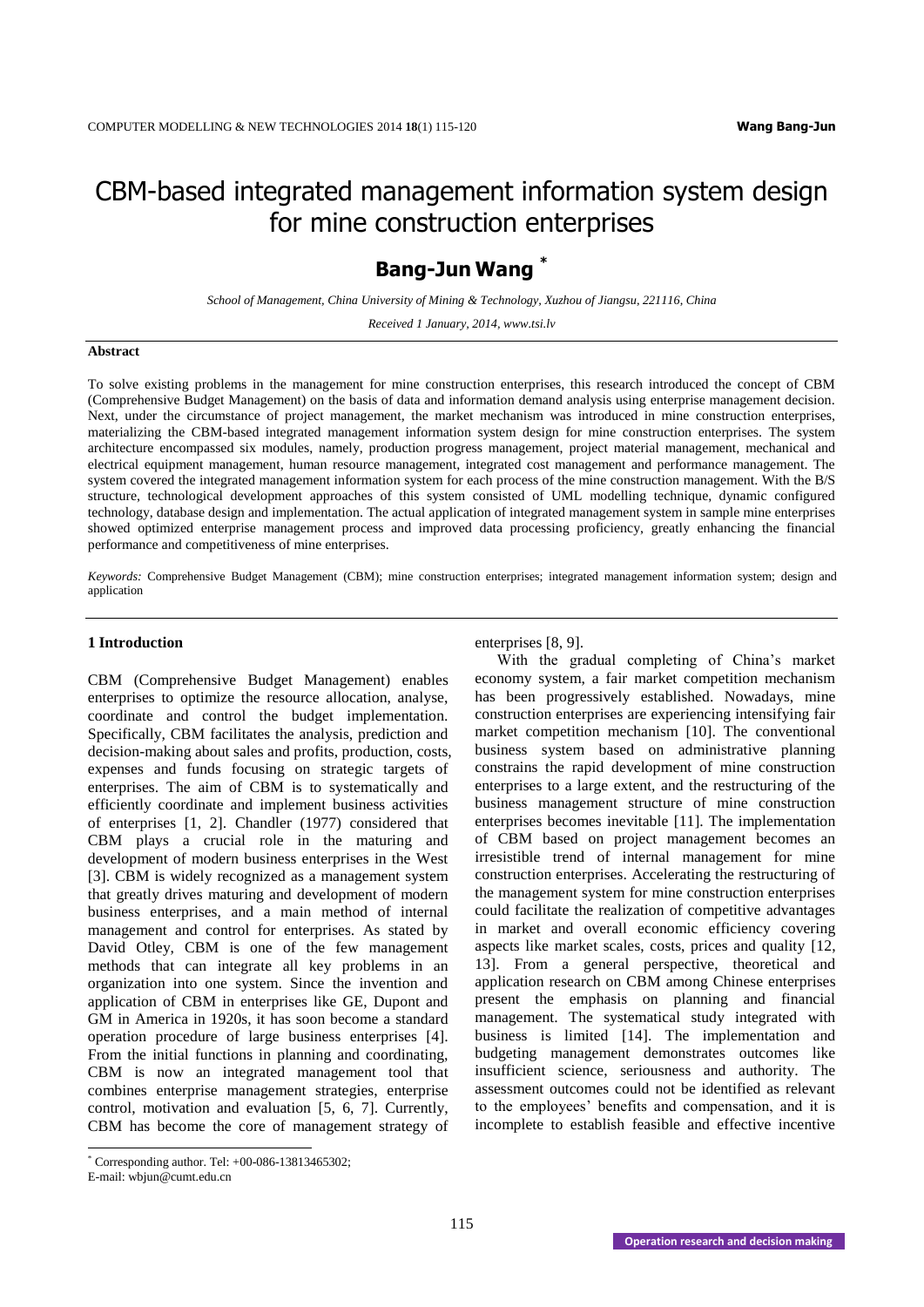and restraint mechanism. Moreover, the budget management fails to motivate the initiatives of person in charge effectively, and various problems occur in the process of budget implementation like loosening budget constraints, formality in implementation and difficulty to realize expected management outcomes. The supportive role of the management information system on decisions of enterprise managers need to be further enhanced. Thus, based on the features of mine construction enterprises, the current extensive production mode can be reconsidered and changed because of its conflicts with the requirements of scientific management development for modern enterprises. Thus, it is of great significance to conduct scientific and systematic research on the production process, to integrate management information and to reduce production costs to the greatest extent based on information technology and the latest information management platform.

To this end, on the basis of analysis and summary of current CBM studies, this research introduced CBM in the mine construction enterprises, and integrated researchers' suggestions and experiences about improving internal management to combine CBM with distinct features of mine construction enterprises in China. A set of informatisation platform with project as the structural unit was also designed for mine construction enterprises. This research could provide effective guidance for mine construction enterprises to comprehensively and systematically implement CBM.

#### **2 Features of the system**

#### 2.1 ANALYSIS AND RESTRUCTURING OF INFORMATIZATION-DRIVEN PROCESS

The principle of the optimization design for mine construction enterprises was to realize the restructuring of enterprise businesses under the collaboration of market chains and to materialize the optimal human-project combination and product/service performance. In this way, each process could directly serve for the project object. Besides, each basic decision unit was assigned with corresponding subsidiary autonomy, and the outcome of each process could be measured by currencies. This could further evaluate the quality, costs and benefits, and optimize the internal resource allocation via the structural integration, business process integration and resource integration. The optimization design facilitated the reduction of construction costs and the improvement of beneficial efficiency in enterprises.

#### 2.2 SCIENTIFIC SYSTEM DESIGN AND COMPREHENSIVE FUNCTION INTEGRATION

This integrated management information system combined powerful remote applications and realized synchronous transmission for cross-regional management resource data in each project department, which would be analysed collectively in the central data bank. The advanced frame-based software technology ensured the flexibility, reliability and extendibility in the research and development. Distributed data processing of SQL Server and Internet/Intranet also promoted the centralized enterprise resource management. The all-informatisation management performed excellently in resource sharing, smooth information flow and intelligentised internal logistics, and materialized remote management and mobile support.

#### 2.3 FLEXIBLE MODULE DESIGN AND CUSTOMIZED SERVICES

All functions of this system were designed on the basis of modules so that users could flexibly configure each module to their needs. The efficient data processing ability and complete data backup mechanism effectively reduced the network flow during data transmission, which shortened the system response time and guaranteed the effectiveness and accuracy of data. Users could easily operate the system after training.

#### 2.4 ADVANCED TECHNICAL DEVELOPMENT SYSTEM AND GUARANTEED SYSTEM **QUALITY**

In the research and development of this system, strict process control was introduced for all internal units, and object-oriented UML modelling technique was applied in the design. In addition to the introduction of user-oriented design and UML-based depiction of all design models, RUP (Rational Unified Process) was introduced in the internal management for mine construction enterprises, which could guarantee the development quality and maintainability of the software system.

#### **3 System structure design**

This management information system improved the internal marketization for mine construction enterprises, their budget management, compensation management and implementation details of evaluation, and promoted CBM for mine construction enterprises. A range of modules were provided by the system, including production progress management, project material management, mechanical and electrical equipment management, human resource management budget management, and integrated management statements etc., which is shown in Figure 1.

Internet was used as a support for the system to ensure the information exchange within enterprises. The system network architecture and hierarchical structure is shown in Figure 2.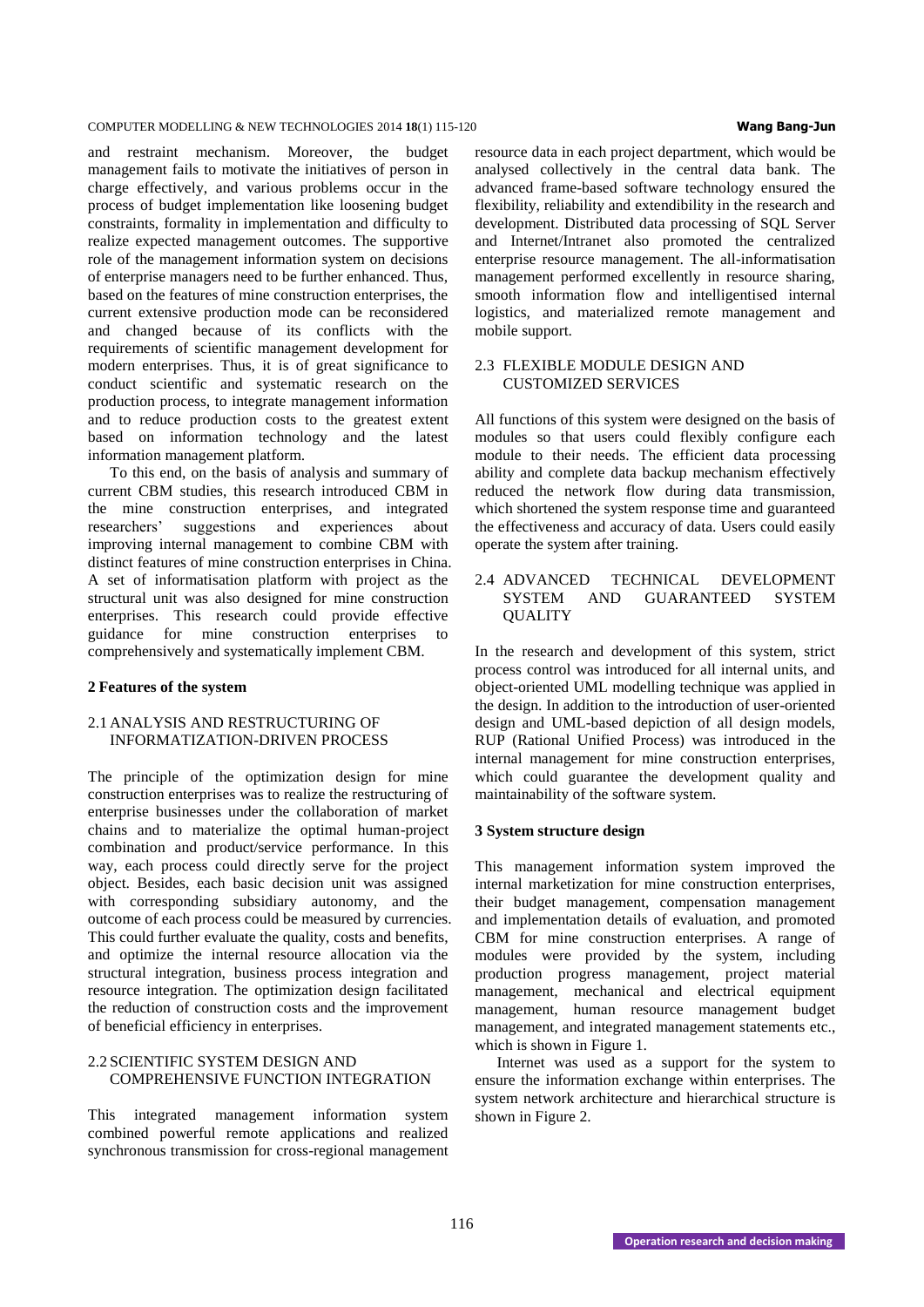

FIGURE 2 System network structure

#### **4 Main modules and functions of the system**

#### 4.1 CONSTRUCTION SCHEDULE MANAGEMENT

The production progress management for the Project Department encompassed the following parts: daily construction report management, original records of construction units and scheduling information query. This module automatically produced daily reports, weekly reports and monthly reports of construction schedules. By the comparative analysis with the plans, this module dynamically controlled the implementation scheduling. Functions of this part were as follows.

### 4.2 PROJECT MATERIAL MANAGEMENT

Project material management covered material information, warehouse location, inventory / loss reports, material allocation / storage, cargo-dropping management and material information query. This module automatically formed dynamic statements of material statistics for the Project Department.

Functions of this module included stock material input, inventory and cargo-dropping, material inventory query, maternal balance query, monthly material statements and so on. The material plan management covered annual plans, monthly plans, supplementary plans, temporary plans and emergency plans. The material staff of each Project Department declared the above mentioned plans of material requirement and input the information in the system. The plans would be assessed by related departments. The system then collected all approved plans and formed the general plan of all material needs for construction enterprises.

The inventory input and cargo-dropping mainly registered the detailed stocking and cargo-dropping information. The data was to take inventory of materials. The material inventory and balance conditions referred to the statistics of all materials in the warehouse. The function gradually collected material statements of the Production Project Department and complete monthly material statements for the enterprises. The statements would be output according to the requirements to form the material costs in the expenditure part.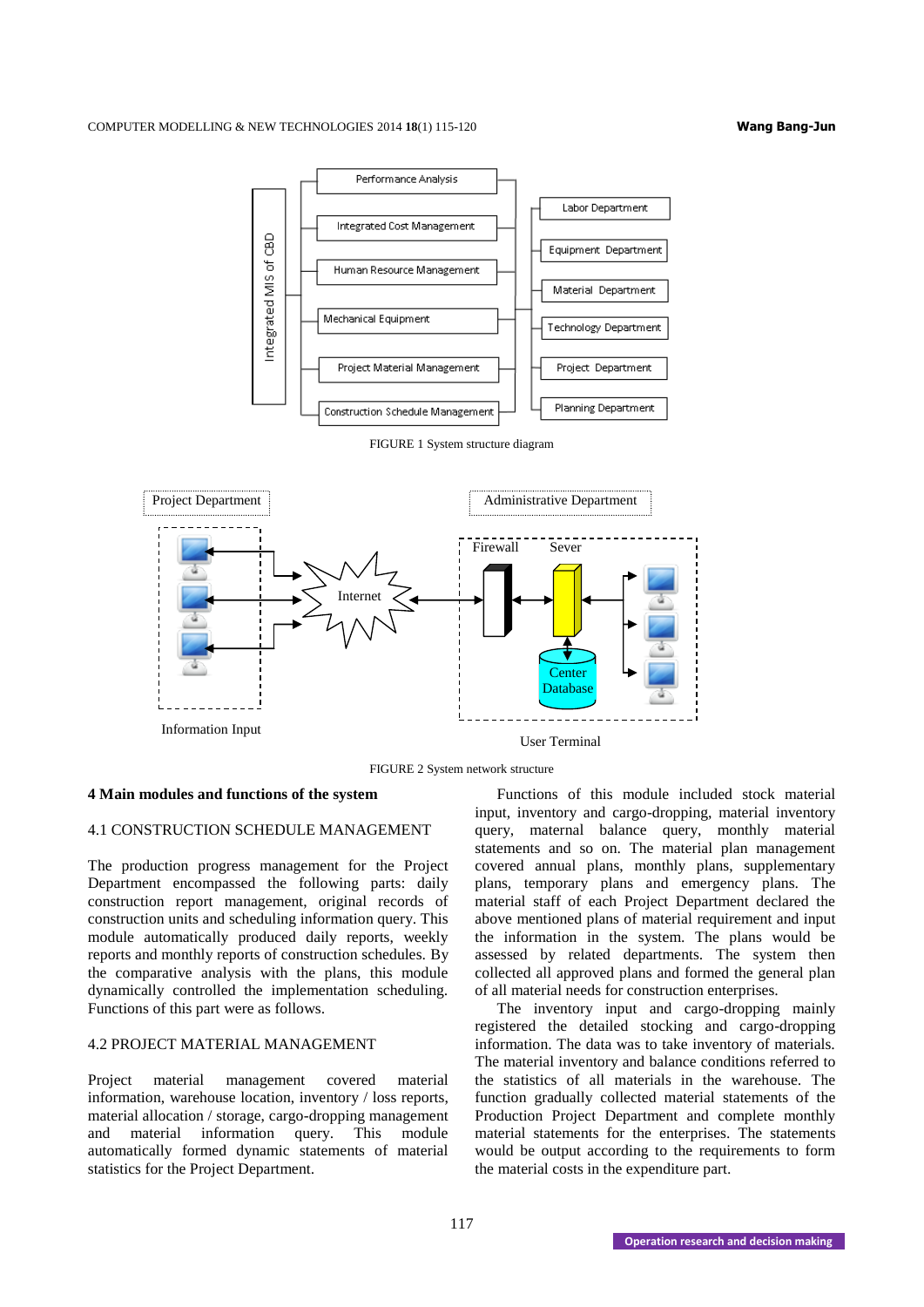#### 4.3 MECHANICAL AND ELECTRICAL EQUIPMENT MANAGEMENT

Based on the inventory analysis of mechanical and electrical devices, equipment coding was conducted to produce a variety of statements for integrated query of mechanical and electrical devices, basic information of devices, inventory and cargo-dropping management, device repair and acceptance, device allocation and management, usage monitoring, equipment scrapping management and device disbursement and settlement. The module functioned in effective and comprehensive management of all static and dynamic information in the full life circle of devices. Device status and distribution at different work sites were dynamically tracked, which presented accurate records, tracking and controlling of device-related processes, such as device purchasing, rental, examining, repairing, maintaining, and allocation of spare parts. Scientific and orderly management of devices could fully meet the production requirements, and provide proofs for direct expenses on mechanical devices in the cost management.

#### 4.4 HUMAN RESOURCE MANAGEMENT

The module of human resource management is mainly provided freely to set enterprise's organizational structure. Under CBM managerial frame, information of functional departments and the project department such as basic information of employees, academic background, resumes, archives, contracts and other information were systematically integrated. This module also provided simple and direct logging in, query and modification. The employee attendance management recorded the attendance of each work shift of each construction teams and groups, providing a basis for labour costs in performance evaluation.

The module was founded on human resource planning and management, covering aspects like institutional framework, positions, human resource management, labour contract, recruitment, benefits, training and development, attendance and performance appraisal and remuneration. Meanwhile, this system could promote the automation and optimization of HR management process in an all-around way. Its primary functions included employee information management, compensation management, performance appraisal and management, labour management etc.

#### 4.5 INTEGRATED COST MANAGEMENT

Integrated cost management module realized plan management of costs on material, labour, mechanical devices, and other items, and analysed the implementation of budget plans. The budget management sub-system realized budget management at all levels. With the logging and maintaining of cost items, a budget data platform within enterprises including specialized

# market items, specialized items, project budget of

construction groups / teams. This module conducted data collection and analysis of device rental conditions. According to expenses of using construction machinery in projects, the overspending and surplus conditions of machinery costs could be gained. The module also developed and tracked the implementation of material requirement plans, thus dynamically realizing the rational purchase/inventory and distribution controls of materials. Moreover, this module achieved real-time tracking and assessing material consumption at each basic unit (project departments and construction groups), integrated analyses of costs on materials and devices, and accomplished overall and individual costs of at each basic unit and timely uploaded the data.

#### 4.6 PERFORMANCE ANALYSIS

This module integrated information of the above modules, formed a complete business summary sheet for mine construction enterprises, and conducted business analysis. The business analysis was targeted at enterprise business states of each project department and summarized business states according to years and months. Functional departments summarized and analysed specialized costs, overspending and surplus conditions of comprehensive costs and the specific reasons according to the uploaded information of costs. Lastly, it would form performance analysis statements.

(1) the Performance of Project Department

$$
TR_{pd} = \sum AUP*UBP.
$$
 (1)

In formula (1),  $TR_{pd}$  is total revenue,  $AUP$  is accepted unit projects and *UBP* is unit budget price of mine construction enterprise;

$$
TC_{pd} = (LC + MC + MUC) * ACODE * ACIC ,
$$
  
\* ACILE\* ACT . (2)

In formula (2),  $TC_{pd}$  is total costs of mine construction enterprise. *LC*, *MC* and *MUC* are the abbreviations of labour, material and mechanical usage costs. *ACODC*, *ACIC*, *ACLIE* and *ACT* are adjustment coefficients of other direct costs, indirect costs, labour insurance expenses and tax.

$$
NP_{pd} = TR_{pd} - TC_{pd}
$$
 (3)

*NPpd* is the net profits of each project department of mine construction enterprise.

(2) formula of Mine Construction Enterprise's Operational Performance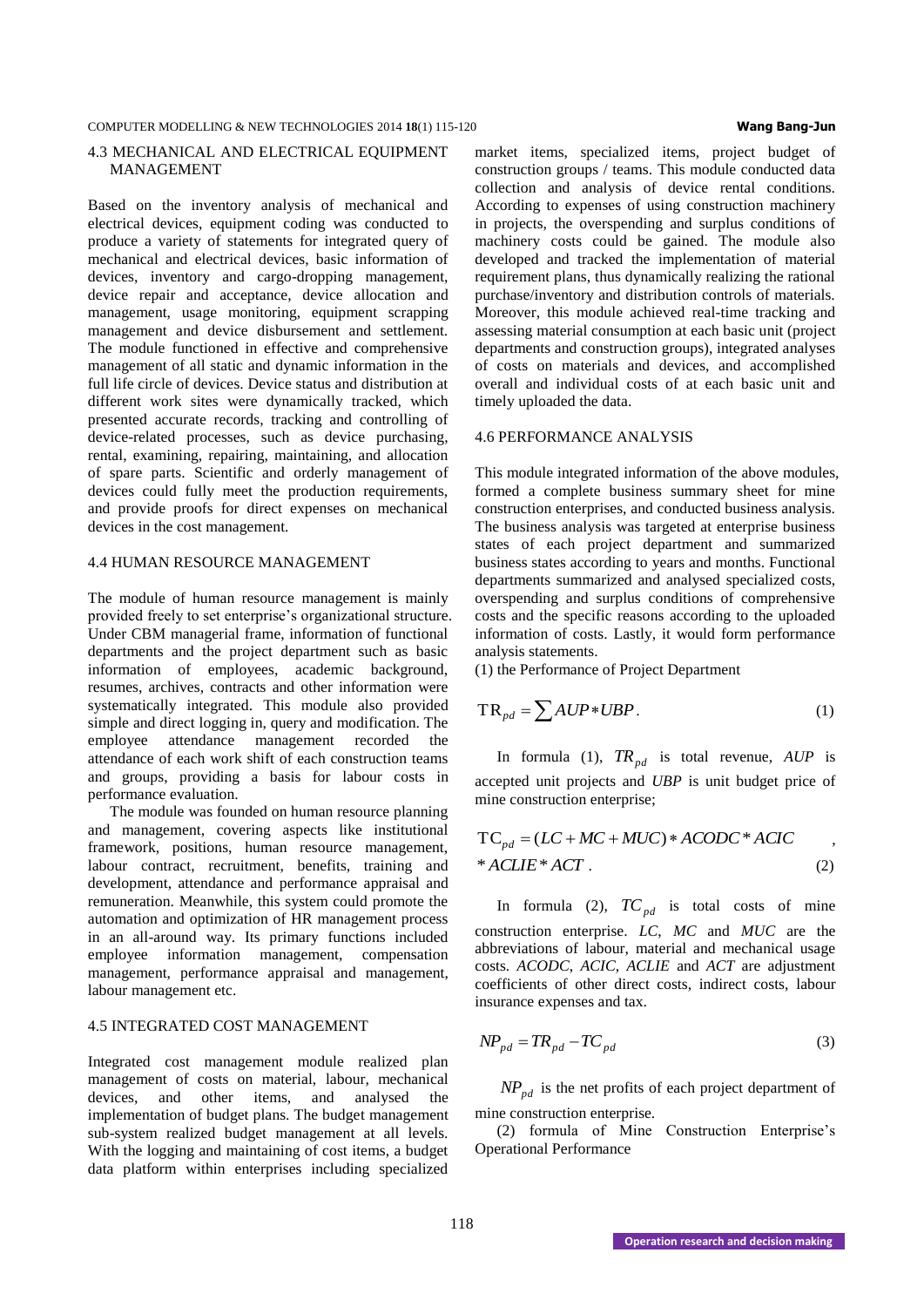$$
STR = \sum TR_{pd} + OI \tag{4}
$$

Where *STR* is total revenue of mine construction enterprise and OI is other income.

$$
STC = \sum TC_{pd} + OCAI
$$
 (5)

In formula (5), *STC* is total costs of mine construction enterprise and *OCTI* symbols other cost adjustment items.

$$
NP = STR - STC \tag{6}
$$

So, *NP* is net profits, which is key indicator of operational performance of mine construction enterprises.

Functions of this module include: (i)developing involved functions in function application requirements based on all technical, quality control, performance and other plan management indexes, designing cost plan sheets, plan management of cost items of individual item and unit project, forming settlement prices of projects and working procedures; (ii)when the unit price of materials and salaries was changed, the system could automatically recalculate the settlement price; (iii) it could also realize the comparative analysis with actual expense indexes, and analyse the quotas for overspending (surplus) of each item. With the produced variance report, enterprises could carry out corresponding management measures based on the data, thus greatly improving the precision and pertinence of CBM.

#### **5 System implementation and application**

#### 5.1 TECHNICAL IMPLEMENTATION APPROACHES

According to the above systematic analysis and design concept, the system adopted the B/S structure, with Windows Server2008, Web server and IIS7.0 as its servers. SQL Server2008 was used as the back-end database. The operation system at the client end was Windows XP. For front-end development tools, VB.Net and C# were selected. With the networking protocol of TCP/IP, the system was designed to facilitate the connection with Internet. Key technologies included UML modelling technique, dynamic configured technology, and database design and implementation technology.

The system was an Internet-based system with Java Applet embedded. Applications were designed at the server end and the client's end only presented necessary system information, which guaranteed the security of procedure codes. The data confidentiality was protected by four levels of security control approaches from operation system, database and application to data operation. Besides, a secondary password technology operated by different roles and different managers was also applied, which enhanced the safety and reliability of

data.

#### 5.2 SYSTEM APPLICATION

**STR** =  $\sum m_{\text{eff}} m_{\text{eff}} = \sum m_{\text{eff}} m_{\text{eff}} + \epsilon H$ <br> **OPERATION TENE IN and the entropy of the contents of the contents of the contents of the entropy of the contents of the entropy of the contents of the entropy of the entr** CBM system has been used in 12 projects of mine construction enterprises such as No.4 Engineering Department of China Coal First Construction Company limited for over 2 years, and its performance was unanimously highly regarded by managers of these enterprises. The system greatly changed the extensive construction management mode of mine construction enterprises into a process starting from project analysis to budget decomposition, then to real-time dynamic input of integrated costs and feedback of business performance. This process not only better fit CBM-based construction mode but also improved the construction efficiency. The mine construction enterprises have witnessed great improvements in aspects like management performance, management mode, management system and methods, management mechanism, management foundation, business process, organization structure, rules and regulations, basic data, information integration and processing, employees' overall competence, decisionmaking quality, enterprise image and competition etc. At the mean time, the system boosted the innovation of project management.

#### **6 Conclusions**

In order to obtain competitive edges in the fierce market comp, mine construction enterprises need to maximize their values, save costs and keep precise profit and loss accounting. With the core of project costs, mine construction enterprises should develop their overall strategy, business strategy and business strategy and strategy, forming strategic budget management and establishing CBM. On the basis of project analysis, CBM adopts cost budgeting as the starting point, cost control as the principal axis of budget control, and costs as the principle indicator of performance evaluation. CBM could facilitate mine construction enterprises to build a new enterprise management system that fits actual conditions of enterprises, materializes orderly management, smooth operation and appropriate monitoring. Besides, it could clearly define responsibilities and rights and coordinates the internal production and business activities by the relationship of market transaction. With CBM, enterprises could minimize diverse forms of wastes and improve their competitiveness significantly.

#### **Acknowledgments**

Thank for Mr. V. Zvonarevs and the anonymous reviews' hard work. The research findings of this paper are supported by the Fundamental Research Founds for the Central Universities (2013XK01).